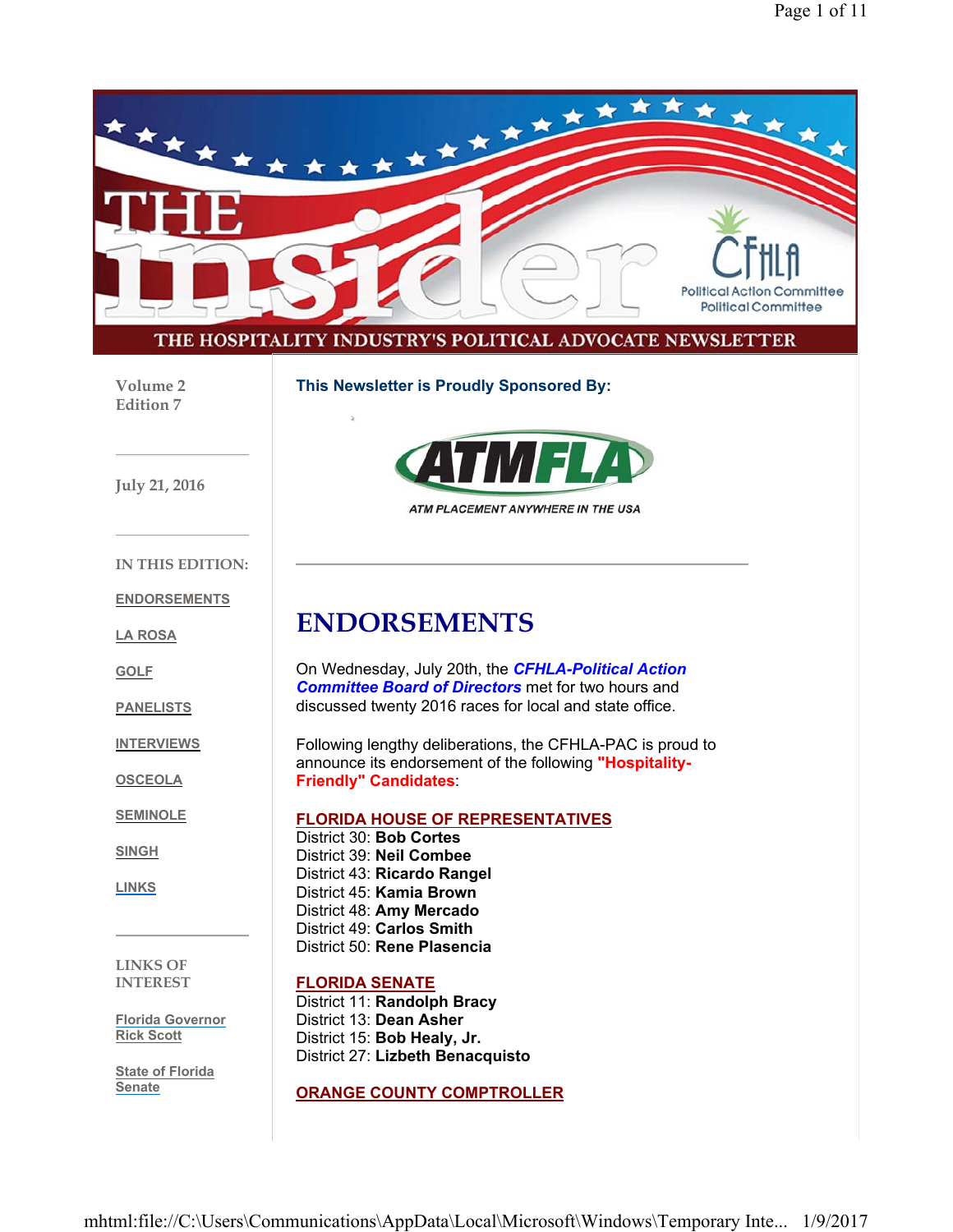**State of Florida House of Representatives**

**Orange County**

**Osceola County**

**Seminole County**

**City of Orlando**

**City of Kissimmee**

**City of Sanford**

#### **Phil Diamond**

#### **ORANGE COUNTY COMMISSION**

District 1: **Betsy VanderLey** District 3: **Pete Clarke**

#### **OSCEOLA COUNTY COMMISSION**

District 1: **Peggy Choudhry** District 3: **Brandon Arrington**

#### **SEMINOLE COUNTY COMMISSION**

District 1: **Bob Dallari** District 5: **Brenda Carey**

To view all CFHLA-PAC endorsements to date, please visit: **www.CFHLA.org/PAC-PC-Endorsements**

## **LA ROSA**

On Wednesday, July 13th, the **CFHLA Governmental Affairs Committee** met with **State Representative Mike La Rosa,** an advocate in Tallahassee for Central Florida's Hospitality Industry.

During the meeting, a range of issues was discussed with GA Committee Members including the potential "sunset" or **repeal of Tourist Development Tax expansion legislation** that passed in the Capitol during the 2016 Legislative Session. Representative La Rosa has long stood with CFHLA in **preserving the integrity of the Tourist Development Tax (TDT)** and the Association appreciates his continued support in protecting this fund to promote tourism in the State.

Representative La Rosa also shared with the GA Committee his support of funding VISIT FLORIDA and establishing a "*level playing field*" relating to regulations and taxation between **Shared Lodging** companies and professionally managed lodging establishments.

*CFHLA salutes Representative La Rosa for his steadfast support of Central Florida's Hospitality Industry.*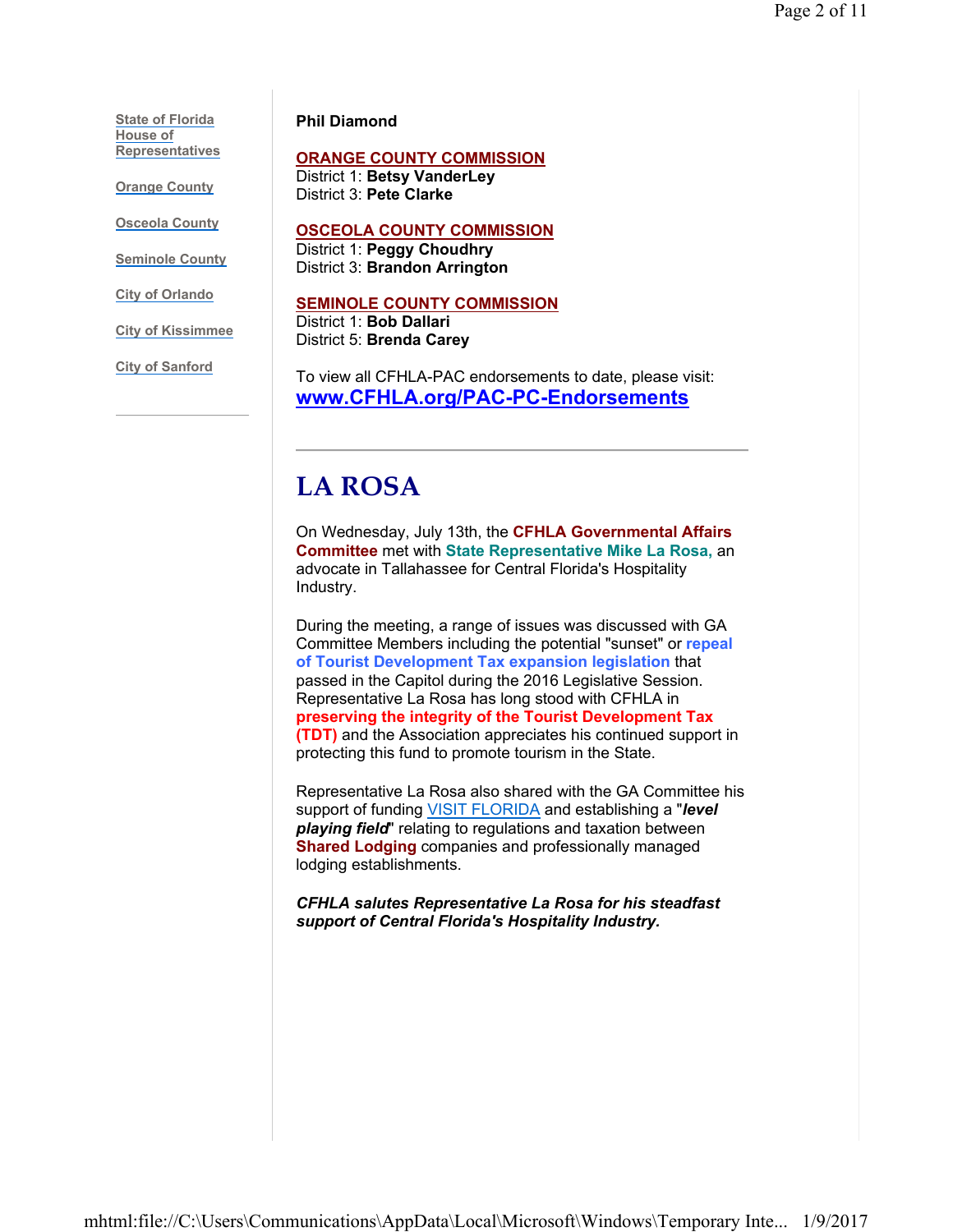

(from left) CFHLA Board of Directors 2nd Vice Chairman Fred Sawyers of the Walt Disney World Swan & Dolphin Resort, CFHLA Governmental Affairs Committee Chairman Bruce Skwarlo of the Orlando Marriott Lake Mary, State Representative Mike La Rosa, CFHLA Board of Directors Secretary Keith Wolling of the B Resort & Spa Lake Buena Vista and CFHLA Board of Directors Treasurer Jetse Pottinga of the Melia Orlando Suite Hotel at Celebration



State Representative Mike La Rosa discussed the Tourist Development Tax with members of the CFHLA Governmental Affairs Committee

Additionally, CFHLA recognizes the 2016 Governmental Affairs Committee Meeting Sponsor:

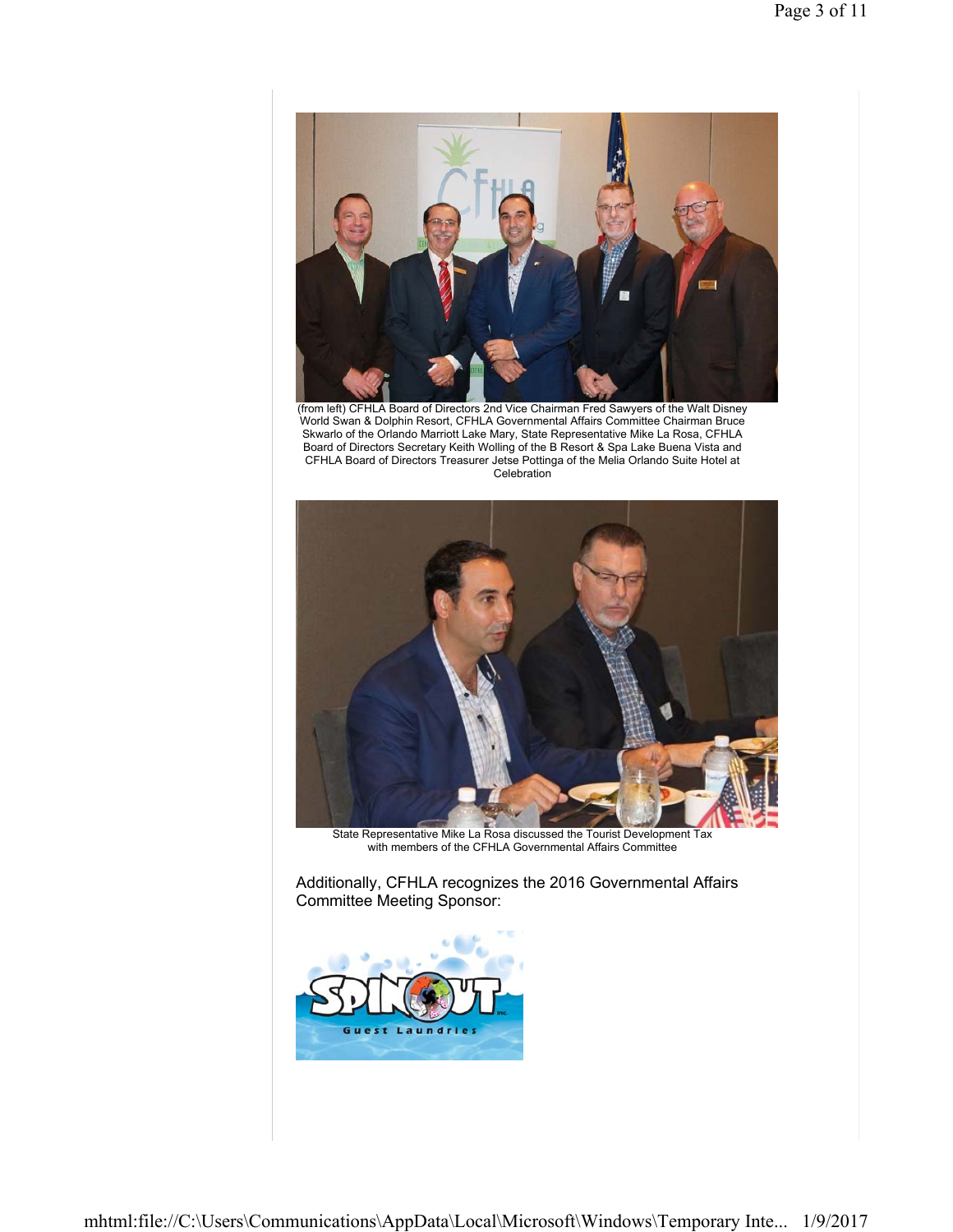## **GOLF**

The 2016 CFHLA Political Committee's **"Tee It Up for Tourism" Golf Outing & Luncheon** is set to occur on **Thursday, September 29th** at the Waldorf Astoria Orlando Golf Club.

This annual CFHLA-PC fundraiser features over a dozen of Central Florida's most respected legislators and allows CFHLA Members the opportunity to **network with Elected Officials** both at lunch and on the course.



State Representative Mike Miller

This year's Keynote Speaker, **State Representative Mike Miller**, is a CFHLA-Endorsed candidate who is one of the Hospitality Industry's strongest voices in Tallahassee.

The CFHLA Political Committee thanks the following Allied Members for serving as sponsors of this activity:

Presenting Sponsor:



Hole sponsors:

*Awnclean USA*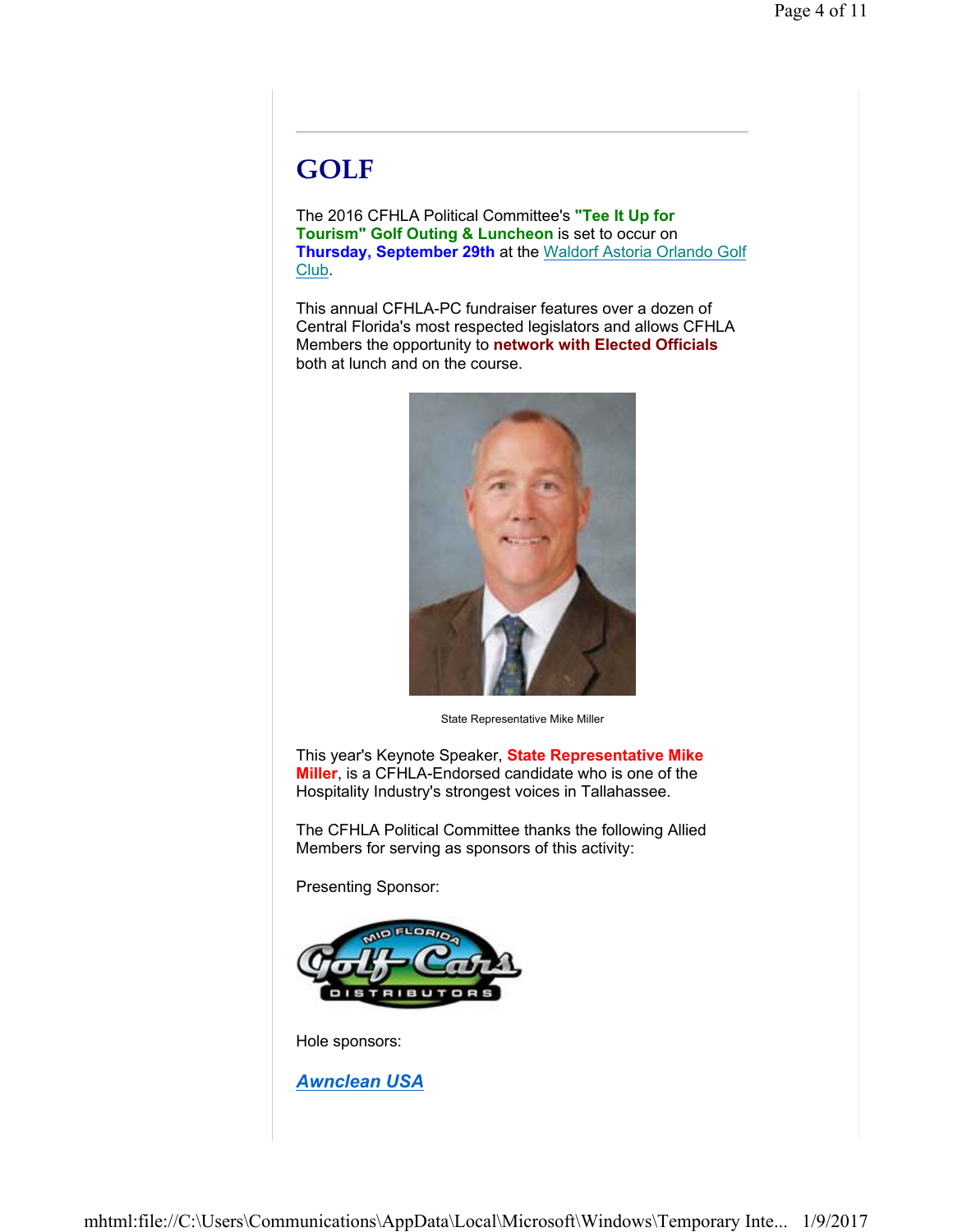*Blue Team Restoration*

*Edlen Electrical Exhibition Services*

*GrayRobinson*

*Mid Florida Golf Cars*

*Squeegee Squad*

A golf foursome can be purchased for \$500 (or \$150 for an individual) and includes a luncheon prior to the shotgun start at 1:30PM.

*If you're interested in only attending the Luncheon prior to golf, you may purchase tickets at \$35 per person.*

*Please click here to register today and support the CFHLA Political Committee!*

### **PANELISTS**

Over the past two weeks, the *CFHLA Political Action Committee* has **interviewed nearly 50 candidates** seeking local and state office over the course of nine candidate interview sessions.

The purpose of the candidate interview process is to both identify **Hospitality-Friendly candidates** for office and to educate many candidates on Hospitality Industry priorities, most important of which is the **preservation of the Tourist Development Tax**.

*CFHLA humbly thanks the following 42 CFHLA Members for participating in the CFHLA-PAC candidate interview process:*

**Cindy Andrews**, Sunbrite Outdoor Furniture, Inc.

CFHLA Chairman: **David Bartek,** Loews Hotels

**Mark Bastis,** Hyatt Regency Orlando International Airport

**Jackie Bozzuto**, Lowndes, Drosdick, Doster, Kantor, & Reed, P.A.

**Ross Burke**, Blue Heron Beach Resort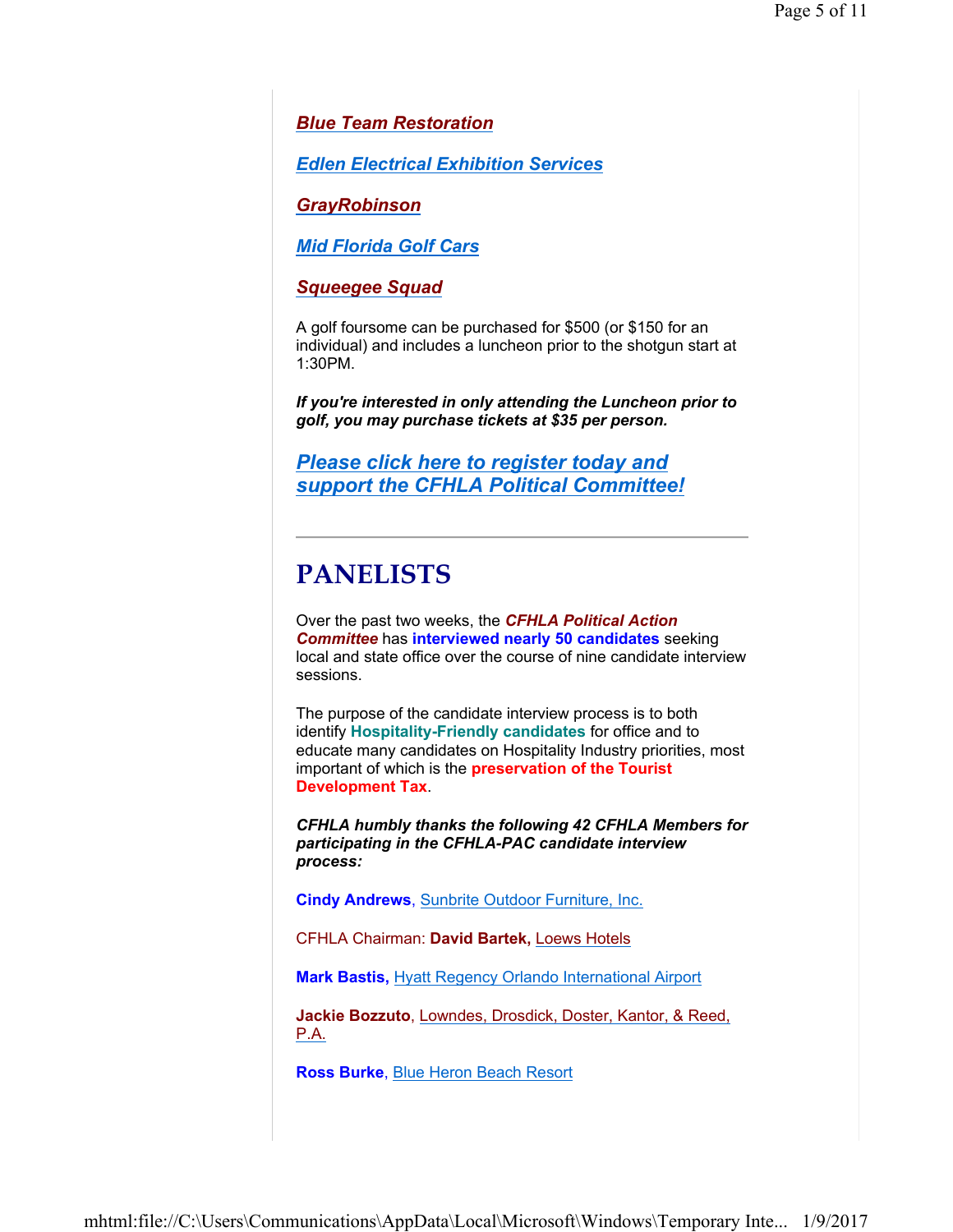**Ron Caimano**, Past CFHLA Chairman

**David Chilton**, Sunshine Recycling

**Frank Cirrincione**, Hilton Orlando / Altamonte Springs

**Brian Comes**, Hyatt Regency Orlando

**Amy Diehl,** Awnclean USA

**Ruthann DiLauri,** Minuteman Press

**Don Dougherty**, Westin Lake Mary Orlando North

**Pat Engfer, Hyatt Regency Grand Cypress** 

**Alan Fickett,** Global Sourcing International, LLC

**Maureen Haggerty,** Spinout Guest Laundries

**Denis Hanks,** Florida VRMA

**Michael Hanley,** Wealth Management Strategies

**Chadwick Hardee**, APDC Servies, Inc.

**Frank Irons,** Bags Parking & Guest Services

**Steven Jamieson,** The Mall at Millenia

**Dan Kline,** Magical Memories Villas - Orlando

**Jay Leonard**, Wyndham Lake Buena Vista Disney Springs Resort Area / Wyndham Garden Lake Buena Vista Disney Springs Resort Area

**John Luke**, Hilton Orlando

**Joe Mahoney,** HospitalityStaff

**Jon McGavin,** Ritz-Carlton Orlando, Grande Lakes

**Ron Nagy,** Bohemian Hotel Celebration

**Keith Odza,** Wyndham Vacation Rentals

**Rick Patterson,** Associated Planners Group

**Mark Politte,** DoubleTree by Hilton at the Entrance to Universal Orlando

**Jetse Pottinga**, Melia Orlando Suite Hotel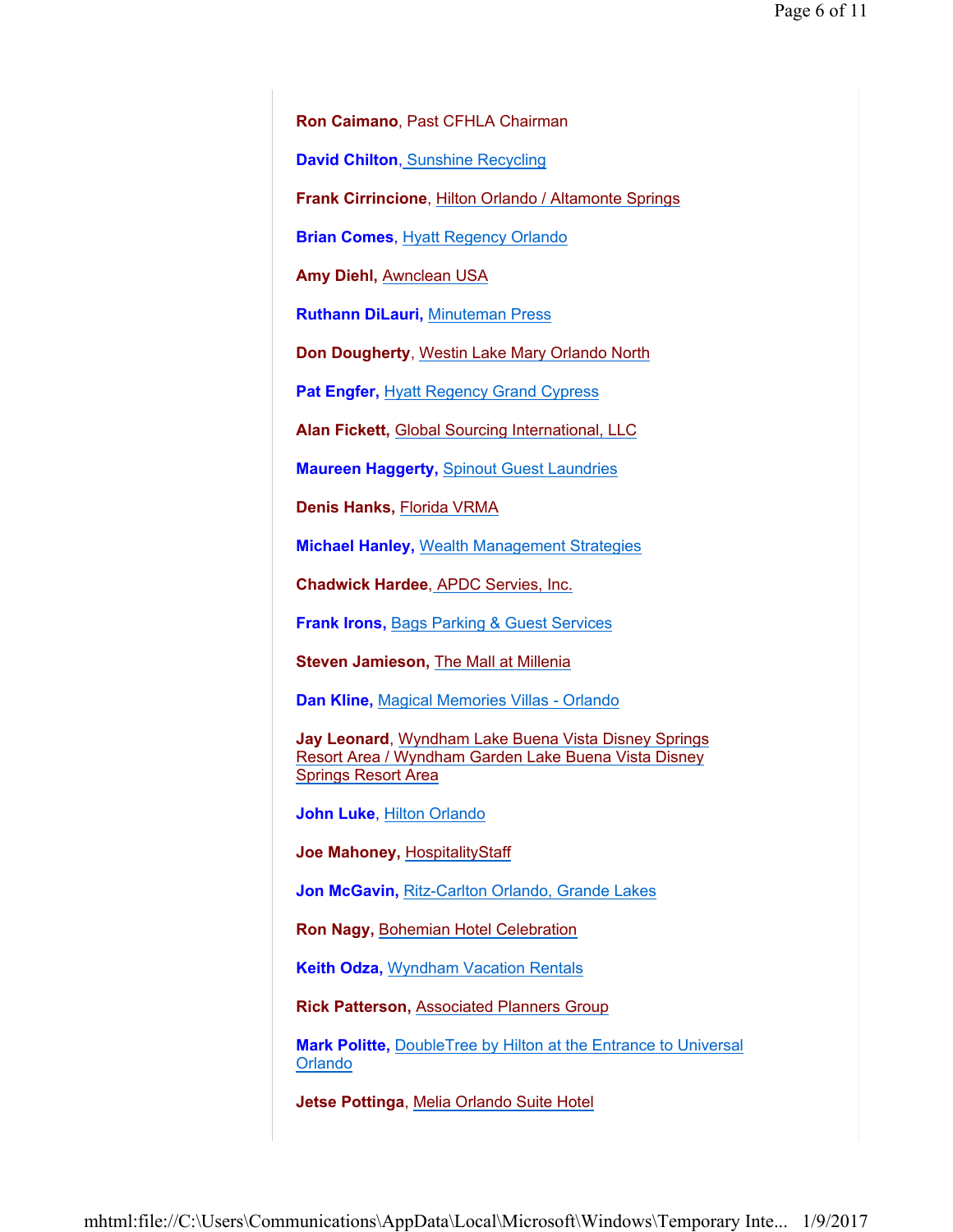**Jamie Ross,** Residence Inn by Marriott Orlando / Lake Mary

**Fred Sawyers,** Walt Disney World Swan & Dolphin

**Ben Shank,** Four Seasons Resort located in the Walt Disney World Resort

**Laura Sherman,** CLC Regal Oaks / Encantada Resort

**Ron Silveira,** F.P.I.S. Brochure Distribution & Travel Marketing

**Chuck Simikian,** Paramount Hospitality Management

**Bruce Skwarlo,** Orlando Marriott Lake Mary

**Cindy Staley,** Sheraton Lake Buena Vista Resort

**Jeff Swirsky,** Floridays Orlando Resort

**Rembert Vonk,** Excellent Vacation Homes

**Keith Wolling,** B Resort & Spa Lake Buena Vista

**Brian Wong,** Celebration Suites Hotel

Additionally, CFHLA recognizes CFHLA-PAC Board Member **Alan Fickett** of Global Sourcing International for participating in 8 of the 9 candidate interview panels!

### *Thank you Panelists for your time and commitment!*

### **INTERVIEWS**

The final **CFHLA-PAC candidate interviews** of 2016 will occur next Friday, July 29th from 12Noon to 2:30PM at the CFHLA Offices, as members of the CFHLA-PAC will be interviewing the two candidates for **Orange County Property Appraiser**: Incumbent **Rick Singh** and his challenger **Edward DeAguilera**.

While the CFHLA-PAC has not made endorsements in past Orange County Property Appraiser races, should the interview panelists recommend that the CFHLA-PAC make an endorsement in this race, the CFHLA-PAC would vote in the following days to confirm an endorsement.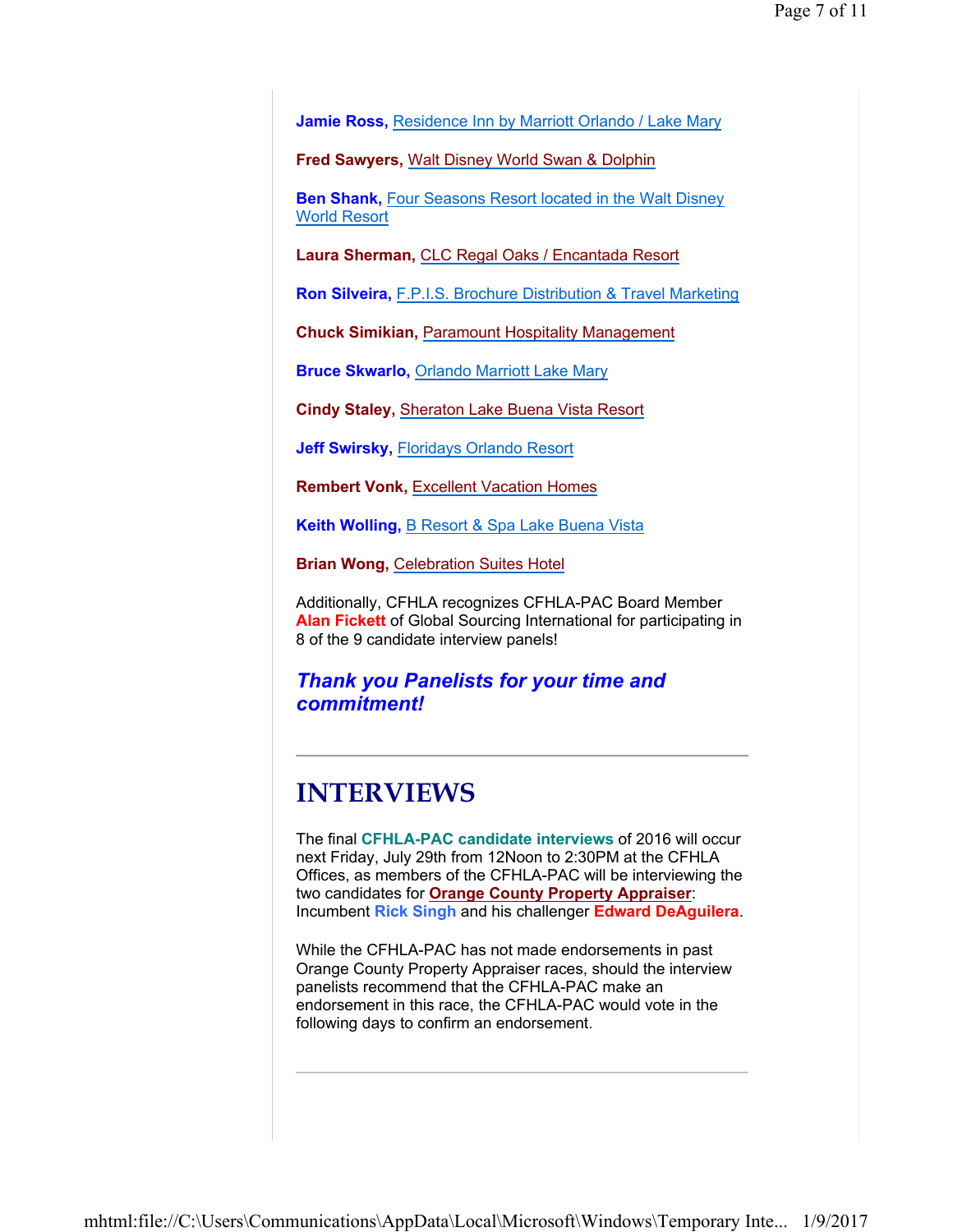## **OSCEOLA**

On Friday, July 15th, a number of Osceola County Lodging Members and Members of the CFHLA-PAC Board spent four hours interviewing *Osceola County Commission candidates in District 1 and District 3*.

This candidate interview session was graciously hosted by **Ron Nagy**, General Manager of the **Bohemian Hotel Celebration**, who provided the interview panelists with a tremendous breakfast and participated in the interview process.

On Wednesday, July 20th, the **CFHLA-PAC Board of Directors** accepted the two recommendations of the Osceola County Interview Panel, formally endorsing **Peggy Choudhry** in the Commission District 1 race and Commissioner **Brandon Arrington** for reelection in the District 3 race.



CFHLA Members interview a candidate seeking the Osceola County Commission District 3 seat at the Bohemian Hotel Celebration.

## **SEMINOLE**

Seminole County Commission Interviews for Districts 1 and 5 were held on Friday, July 8th at the Hilton Orlando / Altamonte Springs, courtesy of general manager *Frank Cirrincione*.

Seminole County Lodging and Allied Members were in attendance to ask Commission candidates to share their views on a number of **Seminole County Hospitality issues** including the new **Seminole Sports Complex**, the rebranding of the **"Orlando North" Seminole County CVB** and the appropriate uses of **County TDT funds**.

On Wednesday, July 20th, the *CFHLA-PAC Board of Directors* accepted the two recommendations of the Seminole County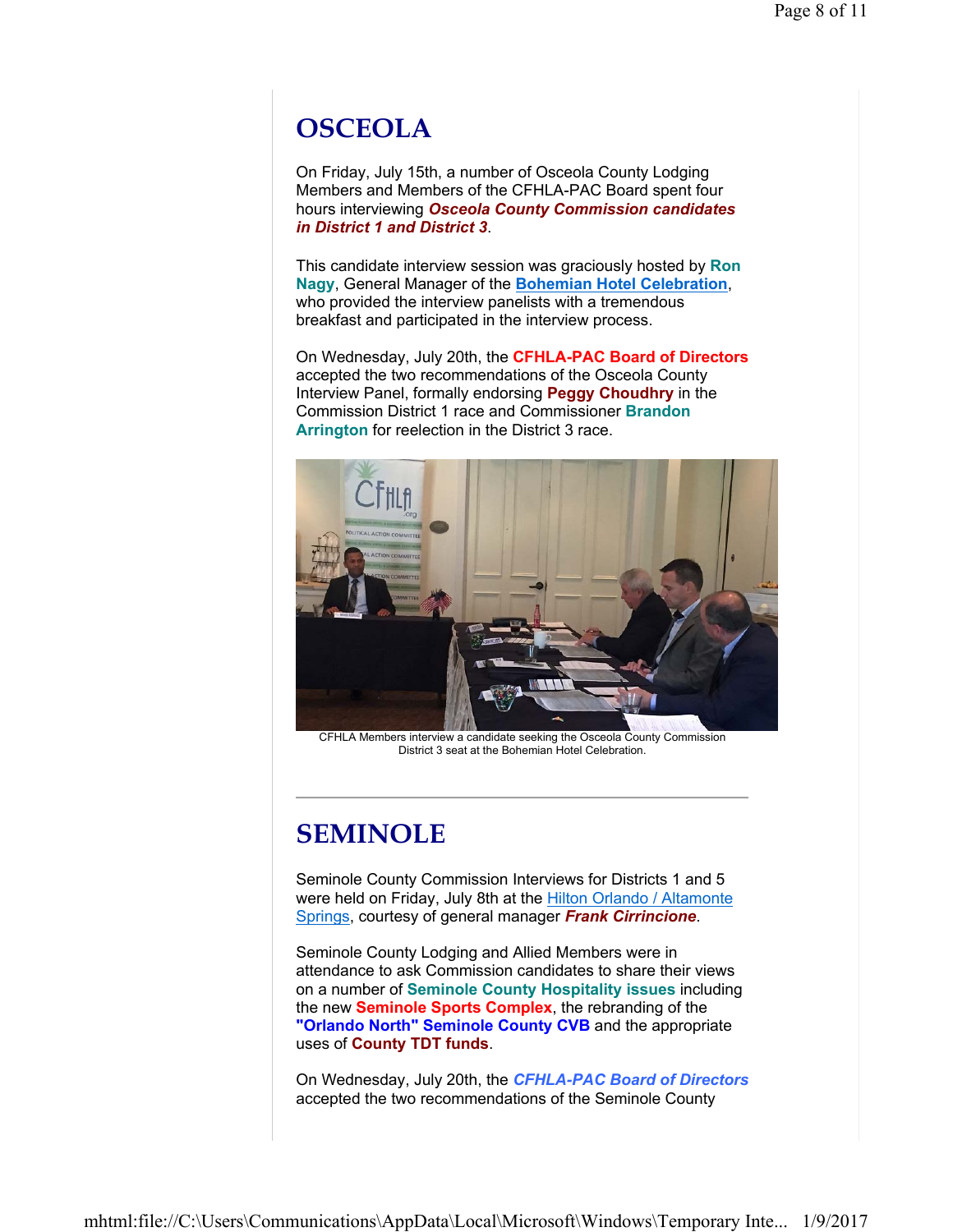Interview Panel, formally endorsing incumbent **Commissioners Bob Dallari (District 1) and Brenda Carey (District 5)** for reelection.

## **SINGH**

On Tuesday, July 19th, **Orange County Property Appraiser Rick Singh** provided a presentation to a number of CFHLA Lodging Members at the CFHLA Offices detailing property valuation trends and forecasts.

Following the steep increase in Orange County lodging establishment property valuations in 2015, Mr. Singh assured CFHLA Members that he would meet annually with the Association to provide updates relating to **property values** and open lines of communications between the Hospitality Industry and the Property Appraiser's office.

### *CFHLA thanks Mr. Singh and his staff for their hour long presentation to CFHLA Members.*



Orange County Property Appraiser Rick Singh addresses CFHLA Lodging Members

# **LINKS**

**Below please find news articles, relating to the political interests of the Hospitality Industry:**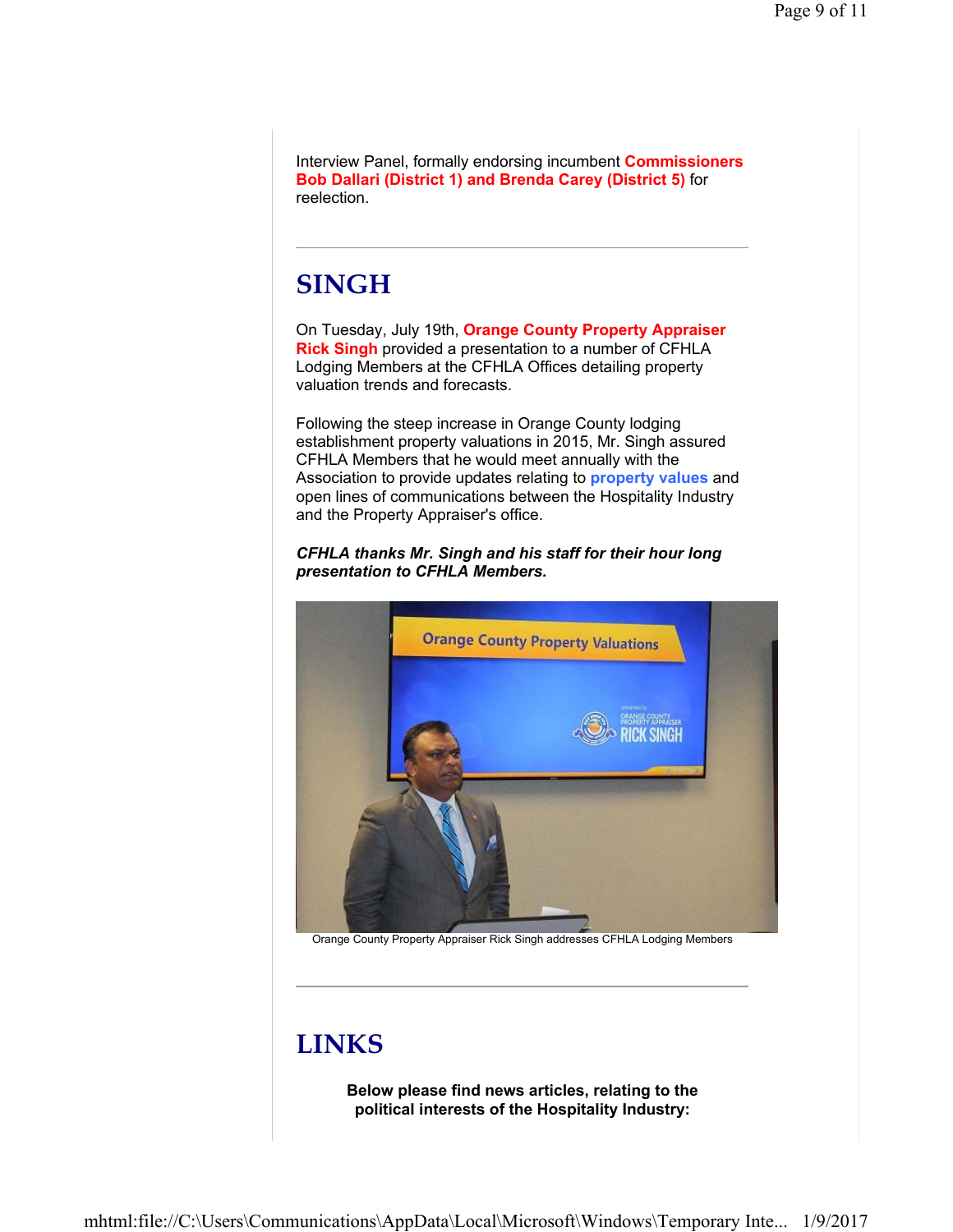### **BETSY VANDERLEY GETS ENDORSEMENT OF HOTEL ASSOCIATION IN ORANGE COUNTY COMMISSION RACE**

**REGIONAL OFFICIALS BUCK STATE PLANS FOR MORE TOLLS-WITHIN-TOLLS**

### **ORLANDO INTERNATIONAL WINS SERVICE TO HAVANA**

**THIS NEWSLETTER IS PROUDLY SPONSORED BY:**



CFHLA eNews is a subscription-based email publication from the Central Florida Hotel & Lodging Association to its members. If you would prefer not to receive the newsletter anymore, simply click the unsubscribe link. Copyright 2006 Central Florida Hotel & Lodging Association. All rights reserved.

This email was sent to communications  $@cfh$  a.org by communications  $@cfh$  a.org

Central Florida Hotel and Lodging Association • 6675 Westwood Blvd, Suite 210, Orlando, Florida 32821, United States